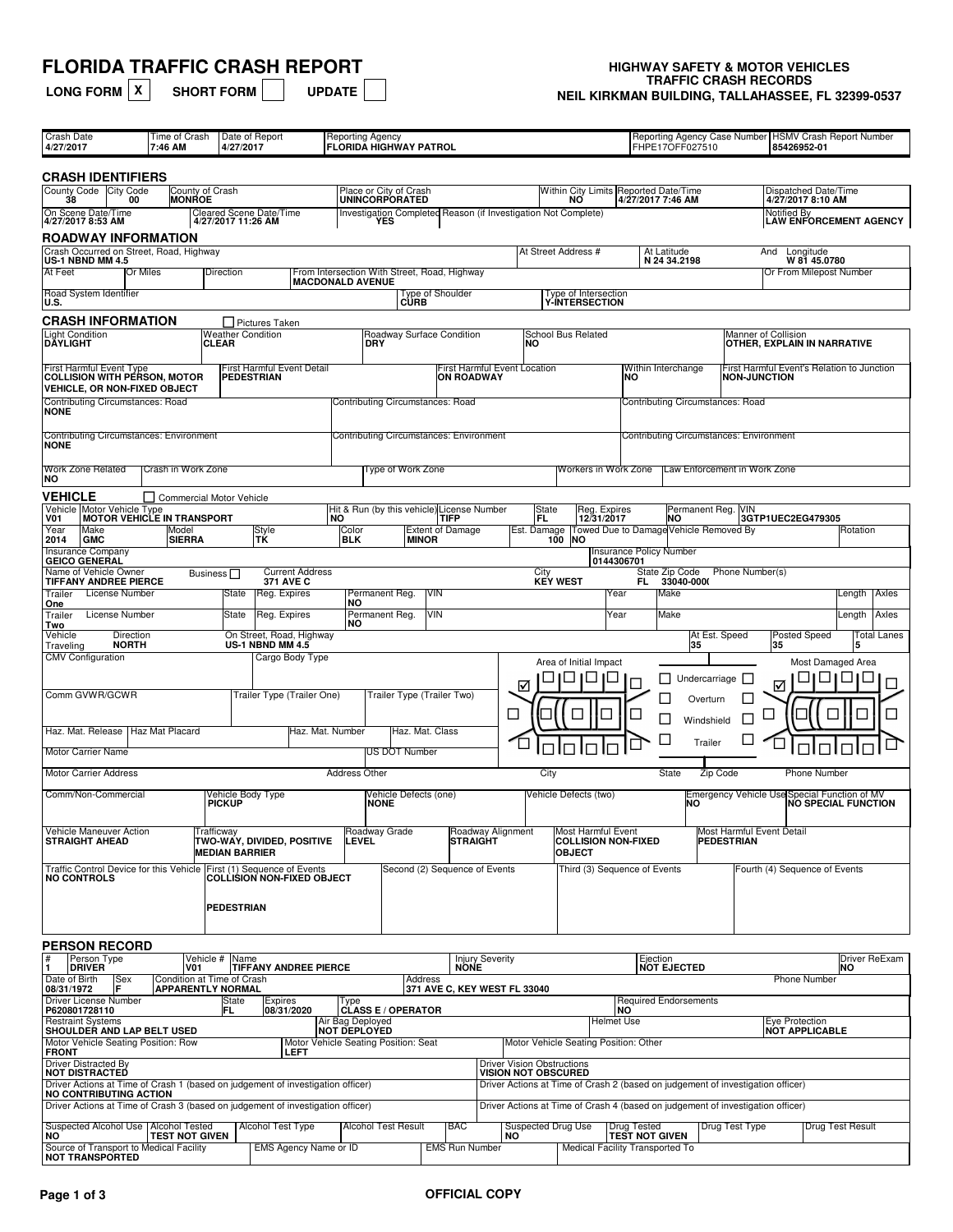| Crash Date | Time o<br>Crash | Date of Report | <b>IReporting Agency</b>      | <b>Reporting Agency</b><br>$\sim$<br>Number<br><b>Case</b> | JOMAY.<br>* Number<br>Repor<br>urasn<br>13. JIVI |
|------------|-----------------|----------------|-------------------------------|------------------------------------------------------------|--------------------------------------------------|
| 4/27/2017  | 7:46 AM         | 4/27/2017      | . HIGHWAY PATROL<br>LORIDA H' | '7OFF027510<br>IFHPE <sup>-</sup>                          | 85426952-01                                      |
|            |                 |                |                               |                                                            |                                                  |

|                                                                                                       |                                                                                                                                  |  | <b>PERSON RECORD</b>    |                                                                 |                                      |                          |              |                                                                                            |                                                                                  |                       |                                                                |                |                |                                     |  |
|-------------------------------------------------------------------------------------------------------|----------------------------------------------------------------------------------------------------------------------------------|--|-------------------------|-----------------------------------------------------------------|--------------------------------------|--------------------------|--------------|--------------------------------------------------------------------------------------------|----------------------------------------------------------------------------------|-----------------------|----------------------------------------------------------------|----------------|----------------|-------------------------------------|--|
| #<br>Non-Motorist #   Person Type<br>NON-MOTORIST / BICYCLIST<br>$\overline{2}$<br><b>NM01</b>        |                                                                                                                                  |  |                         |                                                                 |                                      |                          |              | Injury Severity<br><b>POSSIBLE</b><br><b>Name</b><br><b>MARCOS ANTONIO HUETE HERNANDEZ</b> |                                                                                  |                       |                                                                |                |                |                                     |  |
| Date of Birth<br><b>Sex</b><br>Address<br>lм<br>5700 LAURE AVE LOT 2, KEY WEST FL 33040<br>05/29/1985 |                                                                                                                                  |  |                         |                                                                 |                                      |                          |              |                                                                                            |                                                                                  |                       |                                                                |                |                | <b>Phone Number</b><br>3058799523   |  |
| Non Motorist action / Circumstance Prior To Crash<br><b>CROSSING ROADWAY</b>                          |                                                                                                                                  |  |                         |                                                                 |                                      |                          |              |                                                                                            | Non Motorist Location at Time of Crash<br><b>INTERSECTION - MARKED CROSSWALK</b> |                       |                                                                |                |                |                                     |  |
|                                                                                                       | <b>DART/DASH</b>                                                                                                                 |  |                         | Non Motorist Action / Circumstance at Time of Crash 1           |                                      |                          |              |                                                                                            | Non Motorist Action / Circumstance at Time of Crash 2                            |                       |                                                                |                |                |                                     |  |
| <b>NONE</b>                                                                                           |                                                                                                                                  |  |                         | Non Motorist Safety Equipment 1                                 |                                      |                          |              |                                                                                            | Non Motorist Safety Equipment 2                                                  |                       |                                                                |                |                |                                     |  |
| NO                                                                                                    |                                                                                                                                  |  |                         | Suspected Alcohol Use   Alcohol Tested<br><b>TEST NOT GIVEN</b> | <b>Alcohol Test Type</b>             | Alcohol Test Result      |              | IBAC                                                                                       | <b>Suspected Drug Use</b><br><b>NO</b>                                           |                       | Drug Tested<br><b>TEST NOT GIVEN</b>                           | Drug Test Type |                | <b>Drug Test Result</b>             |  |
| <b>EMS</b>                                                                                            |                                                                                                                                  |  |                         | Source of Transport to Medical Facility                         | EMS Agency Name or ID<br><b>MCFR</b> |                          |              | <b>EMS Run Number</b><br><b>STOCK ISLAND</b>                                               |                                                                                  |                       | Medical Facility Transported To<br><b>LOWER KEY'S HOSPITAL</b> |                |                |                                     |  |
|                                                                                                       | <b>VIOLATION</b>                                                                                                                 |  |                         |                                                                 |                                      |                          |              |                                                                                            |                                                                                  |                       |                                                                |                |                |                                     |  |
| $\overline{2}$                                                                                        |                                                                                                                                  |  | Person#   Violator Name | Marcos Antonio Huete Hernandez                                  | 316.2045(1)                          | <b>FL Statute Number</b> |              | <b>Violation Description</b>                                                               |                                                                                  |                       | PEDESTRIAN - OBSTRUCTING/HINDERING TRAFFIC/HIGHWAY             |                | <b>A7IQAYE</b> | <b>Citation Number</b>              |  |
|                                                                                                       |                                                                                                                                  |  | <b>WITNESS RECORD</b>   |                                                                 |                                      |                          |              |                                                                                            |                                                                                  |                       |                                                                |                |                |                                     |  |
| $\sqrt{\frac{4}{3}}$                                                                                  | <b>Phone Number</b><br>Name<br>Address<br><b>OFFICER M PETITE</b><br>KWPD 1600 N ROOSEVELT BLVD. KEY WEST FL 33040<br>3058091034 |  |                         |                                                                 |                                      |                          |              |                                                                                            |                                                                                  |                       |                                                                |                |                |                                     |  |
|                                                                                                       |                                                                                                                                  |  | <b>WITNESS RECORD</b>   |                                                                 |                                      |                          |              |                                                                                            |                                                                                  |                       |                                                                |                |                |                                     |  |
| <b>T#</b><br>Address<br>Name<br>4<br><b>JEFFERY MASRK TOMITI</b>                                      |                                                                                                                                  |  |                         |                                                                 |                                      |                          |              | <b>Phone Number</b><br>14 CALLE DOS. KEY WEST FL 33040<br>3057975378                       |                                                                                  |                       |                                                                |                |                |                                     |  |
|                                                                                                       | <b>NARRATIVE</b>                                                                                                                 |  |                         |                                                                 |                                      |                          |              |                                                                                            |                                                                                  |                       |                                                                |                |                |                                     |  |
| <b>ID Number</b><br>2305                                                                              |                                                                                                                                  |  | Rank<br><b>TROOPER</b>  |                                                                 | Name<br>G.B. PERLMAN                 | E                        | Troop / Post |                                                                                            |                                                                                  | <b>Officer Agency</b> | FLORIDĂ HIGHWAY PATROL                                         |                |                | <b>Phone Number</b><br>305-470-2500 |  |
|                                                                                                       | .                                                                                                                                |  |                         |                                                                 |                                      |                          |              |                                                                                            |                                                                                  |                       |                                                                |                |                |                                     |  |

V-01 was is a pickup truck and was traveling northbound on US-1 at mile marker 4.5 and was in the right lane of travel. Just before the three way intersection of Macdonald Avenue , V-01 veered to the right and entered onto the onramp lane to Macdonald Avenue. NM01 was a bicyclist and NM01 was on the left raised triangle shoulder of the onramp lane. NM01 attempted to cross the lane in front of V-01. NM01 entered into the pedestrian crosswalk and darted out in front of V-01. The crosswalk has no traffic control device. The right front of V-01 struck the right rear tire of NM01's bicycle. NM01 fell down to the sidewalk and curb area towards the right side of the lane. NM01 was transported to Lower Key's Hospital and he later returned to the scene. Upon my arrival on scene, V-01 was moved off the roadway and NM01 was already transported. NM01's bicycle is a red Shockwave Shogun , serial# G0912022727. Estimated bicycle damage is \$200.

#### **REPORTING OFFICER**